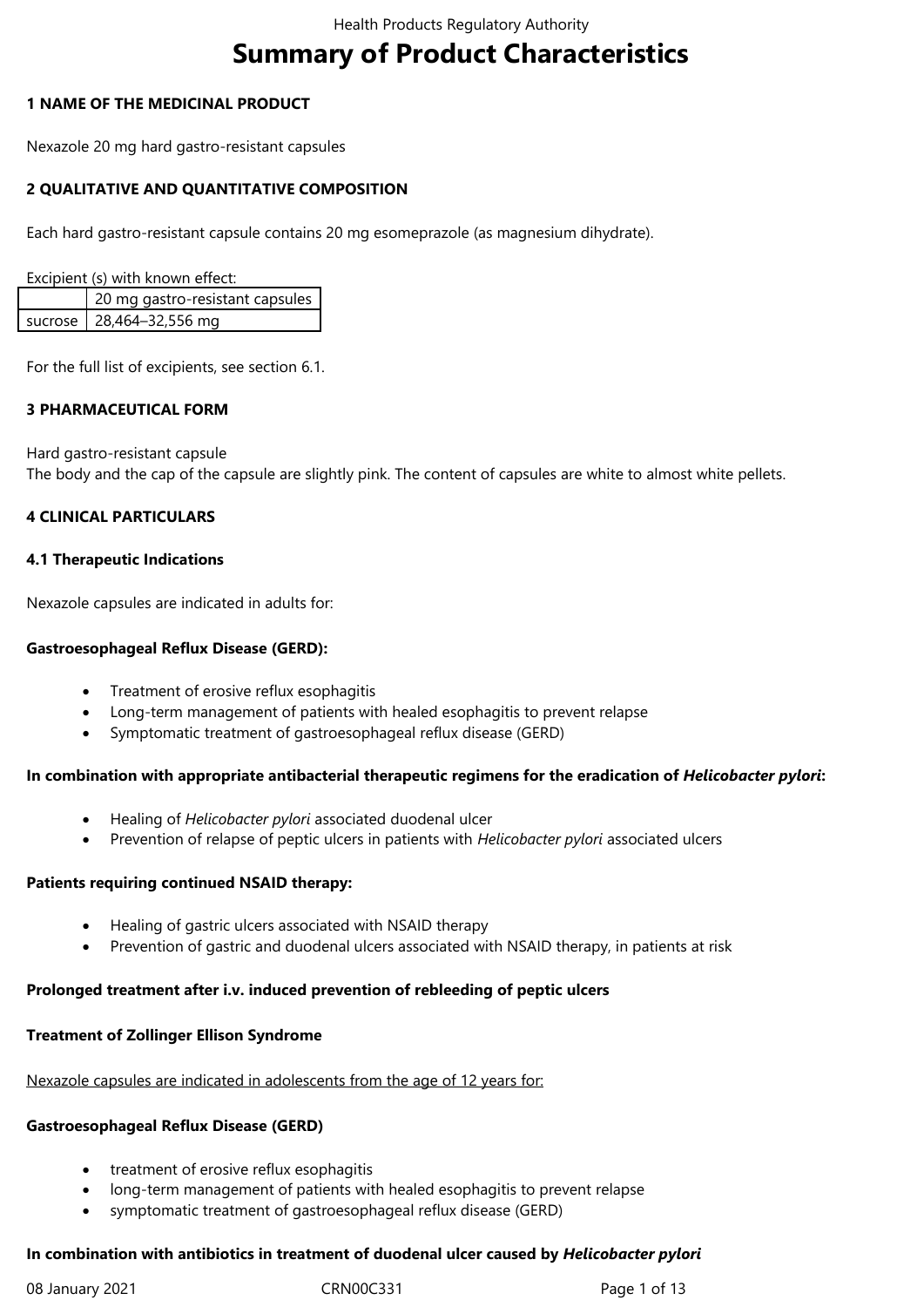## **4.2 Posology and method of administration**

Posology

## **Adults**

## **Gastroesophageal Reflux Disease (GERD)**

- *Treatment of erosive reflux esophagitis*

40 mg once daily for 4 weeks.

An additional 4 weeks treatment is recommended for patients in whom esophagitis has not healed or who have persistent symptoms.

- *Long-term management of patients with healed esophagitis to prevent relapse* 20 mg once daily.

## - *Symptomatic treatment of gastroesophageal reflux disease (GERD)*

20 mg once daily in patients without esophagitis. If symptom control has not been achieved after 4 weeks, the patient should be further investigated. Once symptoms have resolved, subsequent symptom control can be achieved using 20 mg once daily. An on demand regimen taking 20 mg once daily, when needed, can be used. In NSAID treated patients at risk of developing gastric and duodenal ulcers, subsequent symptom control using an on demand regimen is not recommended.

## In combination with appropriate antibacterial therapeutic regimens for the eradication of *Helicobacter pylori and*

- *Healing of Helicobacter pylori associated duodenal ulcer*
- *Prevention of relapse of peptic ulcers in patients with Helicobacter pylori associated ulcers*

20mg Nexazole with 1 g amoxicillin and 500 mg clarithromycin, all twice daily for 7 days.

## **Patients requiring continued NSAID therapy**

**-** *Healing of gastric ulcers associated with NSAID therapy* The usual dose is 20 mg once daily. The treatment duration is 4-8 weeks.

- *Prevention of gastric and duodenal ulcers associated with NSAID therapy in patients at risk* 20 mg once daily.

## **Prolonged treatment after i.v. induced prevention of rebleeding of peptic ulcers**

40 mg once daily for 4 weeks after i.v. induced prevention of rebleeding of peptic ulcers.

## **Treatment of Zollinger Ellison Syndrome**

The recommended initial dosage is Nexazole 40 mg twice daily. The dosage should then be individually adjusted and treatment continued as long as clinically indicated. Based on the clinical data available, the majority of patients can be controlled on doses between 80 to 160 mg esomeprazole daily. With doses above 80 mg daily, the dose should be divided and given twice daily.

Special Populations

Patients with impaired renal function

Dose adjustment is not required in patients with impaired renal function. Due to limited experience in patients with severe renal insufficiency, such patients should be treated with caution (see section 5.2).

Patients with impaired hepatic function

Dose adjustment is not required in patients with mild to moderate liver impairment. For patients with severe liver impairment, a maximum dose of 20 mg Nexazole should not be exceeded (see section 5.2).

## *Elderly*

Dose adjustment is not required in the elderly.

08 January 2021 CRN00C331 Page 2 of 13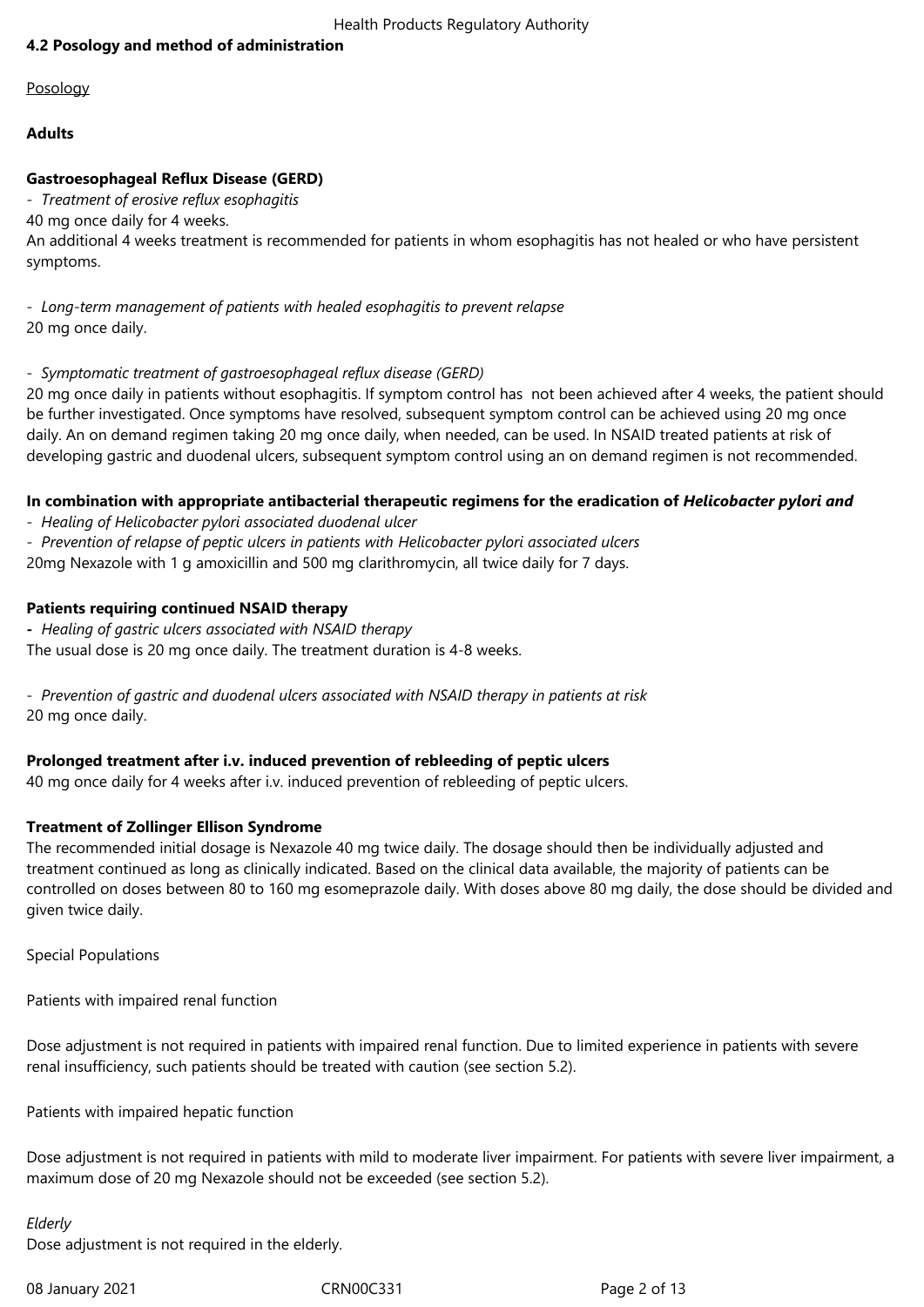## *Paediatric population*

# **Adolescents from the age of 12 years:**

# **Gastroesophageal Reflux Disease (GERD)**

- treatment of erosive reflux esophagitis

40 mg once daily for 4 weeks.

An additional 4 weeks treatment is recommended for patients in whom esophagitis has not healed or who have persistent symptoms.

- long-term management of patients with healed esophagitis to prevent relapse 20 mg once daily.

- symptomatic treatment of gastroesophageal reflux disease (GERD)20 mg once daily in patients without esophagitis. If symptom control has not been achieved after 4 weeks, the patient should be further investigated. Once symptoms have resolved, subsequent symptom control can be achieved using 20 mg once daily.

# **Treatment of duodenal ulcer caused by** *Helicobacter pylori*

When selecting appropriate combination therapy, consideration should be given to official national, regional and local guidance regarding bacterial resistance, duration of treatment (most commonly 7 days but sometimes up to 14 days), and appropriate use of antibacterial agents. The treatment should be supervised by a specialist.

The posology recommendation is:

| Weight  | Posology                                                                                                                   |  |
|---------|----------------------------------------------------------------------------------------------------------------------------|--|
|         | 30 - 40 kg   Combination with two antibiotics: Nexazole 20 mg, amoxicillin 750 mg and clarithromycin 7.5 mg/kg body weight |  |
|         | are all administered together twice daily for one week.                                                                    |  |
| > 40 kg | Combination with two antibiotics: Nexazole 20 mg, amoxicillin 1 g and clarithromycin 500 mg are all administered           |  |
|         | together twice daily for one week.                                                                                         |  |

## **Children below the age of 12 years**

Nexazole should not be used in children younger than 12 years since no data is available.

#### Method of administration

The capsules should be swallowed whole with some water. The capsules should not be chewed or crushed.

For patients who have difficulty in swallowing the capsules can also be opened and the pellets mixed in half a glass of non-carbonated water. No other liquids should be used as the enteric coating may be dissolved. Drink the water with the pellets immediately or within 30 minutes. Rinse the glass with half a glass of water and drink. The pellets must not be chewed or crushed.

For patients who cannot swallow, the capsules can be opened and pellets mixed in non-carbonated water and administered through a gastric tube. It is important that the appropriateness of the selected syringe and tube is carefully tested before use (see section 6.6).

Do not eat the desiccant capsule provided in the container.

#### **4.3 Contraindications**

Hypersensitivity to the active substance, substituted benzimidazoles or to any of the excipientslisted in section 6.1.

Esomeprazole should not be used concomitantly with nelfinavir (see section 4.5).

| 08 January 2021 | CRN00C331 | Page 3 of 13 |
|-----------------|-----------|--------------|
|                 |           |              |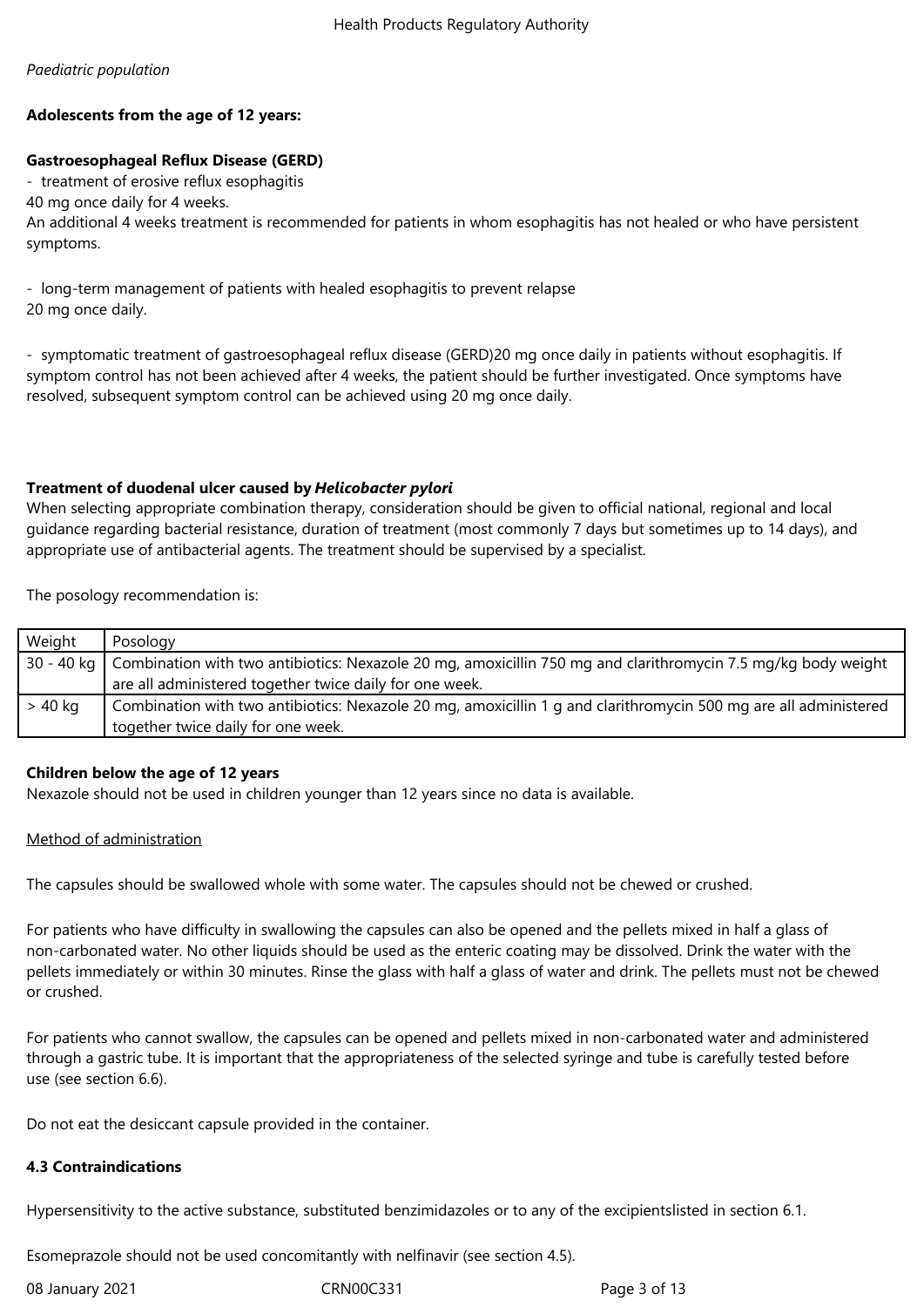## **4.4 Special warnings and precautions for use**

In the presence of any alarm symptom (e.g. significant unintentional weight loss, recurrent vomiting, dysphagia, haematemesis or melaena) and when gastric ulcer is suspected or present, malignancy should be excluded, as treatment with Nexazole may alleviate symptoms and delay diagnosis.

#### Long term use

Patients on long-term treatment (particularly those treated for more than a year) should be kept under regular surveillance.

#### On demand treatment

Patients on on-demand treatment should be instructed to contact their physician if their symptoms change in character.

#### *Helicobacter pylori* eradication

When prescribing esomeprazole for eradication of Helicobacter pylori possible active substance interactions for all components in the triple therapy should be considered. Clarithromycin is a potent inhibitor of CYP3A4 and hence contraindications and interactions for clarithromycin should be considered when the triple therapy is used in patients concurrently taking other medicinal products metabolised via CYP3A4 such as cisapride.

#### Gastrointestinal infections

Treatment with proton pump inhibitors may lead to slightly increased risk of gastrointestinal infections such as *Salmonella* and *Campylobacter* (see section 5.1).

#### Absorption of vitamin B12

Esomeprazole, as all acid-blocking medicines, may reduce the absorption of vitamin B12 (cyanocobalamin) due to hypo- or achlorhydria. This should be considered in patients with reduced body stores or risk factors for reduced vitamin B12 absorption on long-term therapy.

#### Hypomagnesaemia

Severe hypomagnesaemia has been reported in patients treated with proton pump inhibitors (PPIs) like esomeprazole for at least three months, and in most cases for a year. Serious manifestations of hypomagnesaemia such as fatigue, tetany, delirium, convulsions, dizziness and ventricular arrhythmia can occur but they may begin insidiously and be overlooked. In most affected patients, hypomagnesaemia improved after magnesium replacement and discontinuation of the PPI.

For patients expected to be on prolonged treatment or who take PPIs with digoxin or drugs that may cause hypomagnesaemia (e.g., diuretics), healthcare professionals should consider measuring magnesium levels before starting PPI treatment and periodically during treatment.

#### Risk of fracture

Proton pump inhibitors, especially if used in high doses and over long durations (>1 year), may modestly increase the risk of hip, wrist and spine fracture, predominantly in the elderly or in presence of other recognised risk factors. Observational studies suggest that proton pump inhibitors may increase the overall risk of fracture by 10–40%. Some of this increase may be due to other risk factors. Patients at risk of osteoporosis should receive care according to current clinical guidelines and they should have an adequate intake of vitamin D and calcium.

#### Subacute cutaneous lupus erythematosus (SCLE)

Proton pump inhibitors are associated with very infrequent cases of SCLE. If lesions occur, especially in sun-exposed areas of the skin, and if accompanied by arthralgia, the patient should seek medical help promptly and the health care professional should consider stopping Nexazole. SCLE after previous treatment with a proton pump inhibitor may increase the risk of SCLE with other proton pump inhibitors.

#### Combination with other medicinal products

Co-administration of esomeprazole with atazanavir is not recommended (see section 4.5). If the combination of atazanavir with a proton pump inhibitor is judged unavoidable, close clinical monitoring is recommended in combination with an increase in the dose of atazanavir to 400 mg with 100 mg of ritonavir; esomeprazole 20 mg should not be exceeded.

Esomeprazole is a CYP2C19 inhibitor. When starting or ending treatment with esomeprazole, the potential for interactions with drugs metabolised through CYP2C19 should be considered. An interaction is observed between clopidogrel and esomeprazole (see section 4.5). The clinical relevance of this interaction is uncertain. As a precaution, concomitant use of esomeprazole and clopidogrel should be discouraged.

08 January 2021 **CRN00C331** CRN00C331 Page 4 of 13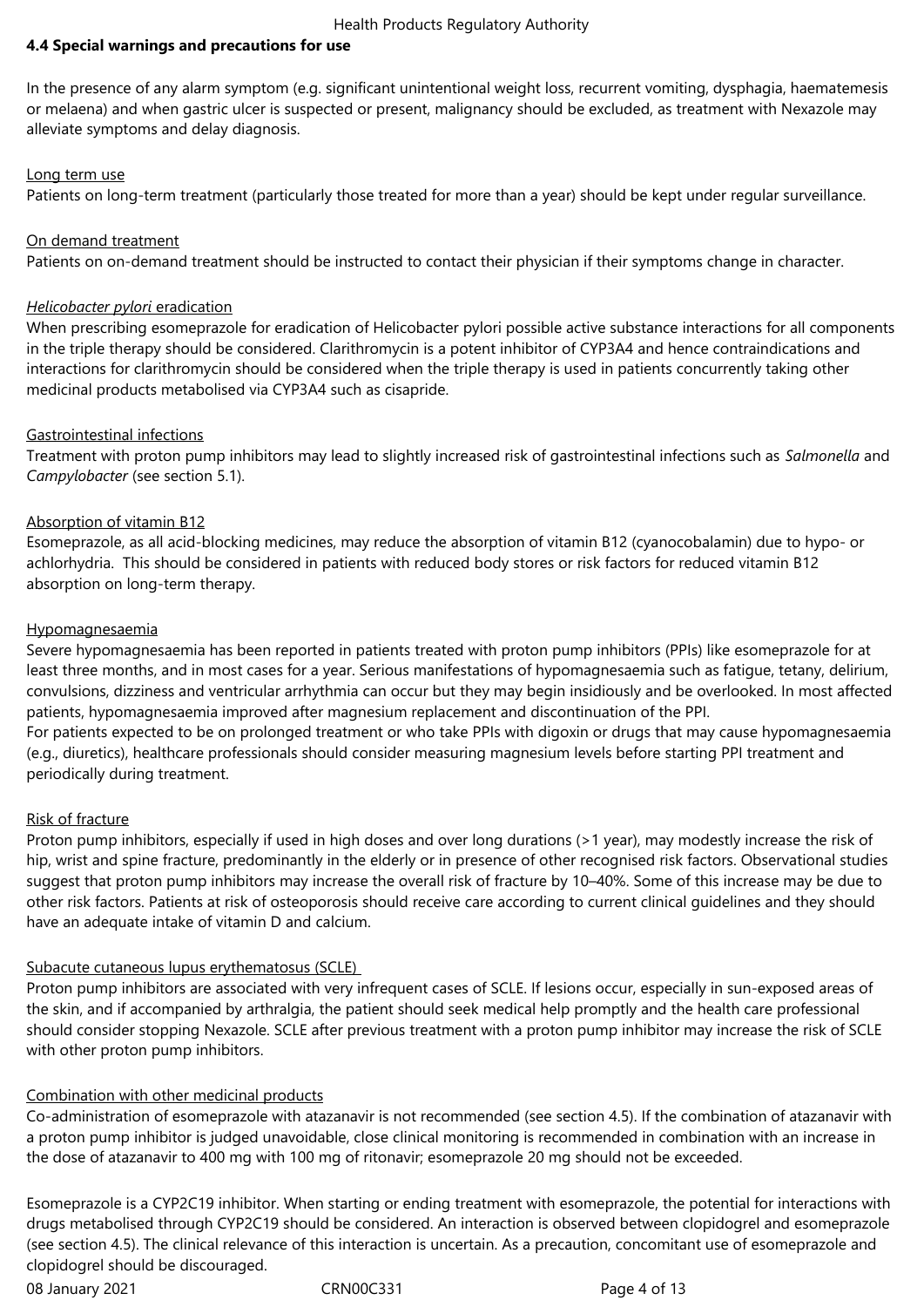When prescribing esomeprazole for on demand therapy, the implications for interactions with other pharmaceuticals, due to fluctuating plasma concentrations of esomeprazole should be considered. (see section 4.5).

#### Interference with laboratory tests

Increased Chromogranin A (CgA) level may interfere with investigations for neuroendocrine tumours. To avoid this interference, esomeprazole treatment should be stopped for at least 5 days before CgA measurements (see section 5.1). If CgA and gastrin levels have not returned to reference range after initial measurement, measurements should be repeated 14 days after cessation of proton pump inhibitor treatment.

#### Sucrose

Nexazole contains sucrose. Patients with rare hereditary problems of fructose intolerance, glucose-galactose malabsorption or sucrase-isomaltase insufficiency should not take this medicine.

#### Sodium

This medicine contains less than 1 mmol sodium (23 mg) per capsule, that is to say essentially "sodium-free".

## **4.5 Interaction with other medicinal products and other forms of interactions**

#### **Effects of esomeprazole on the pharmacokinetics of other drugs**

#### *Protease inhibitors*

Omeprazole has been reported to interact with some protease inhibitors.

The clinical importance and the mechanisms behind these reported interactions are not always known. Increased gastric pH during omeprazole treatment may change the absorption of the protease inhibitors. Other possible interaction mechanisms are via inhibition of CYP 2C19. For atazanavir and nelfinavir, decreased serum levels have been reported when given together with omeprazole and concomitant administration is not recommended. Co-administration of omeprazole (40 mg once daily) with atazanavir 300 mg/ritonavir 100 mg to healthy volunteers resulted in a substantial reduction in atazanavir exposure (approximately 75% decrease in AUC,  $C_{\text{max}}$  and  $C_{\text{min}}$ ). Increasing the atazanavir dose to 400 mg did not compensate for the impact of omeprazole on atazanavir exposure. The coadministration of omeprazole (20 mg once daily) with atazanavir 400 mg/ritonavir 100 mg to healthy volunteers resulted in a decrease of approximately 30% in the atazanavir exposure as compared with the exposure observed with atazanavir 300 mg/ritonavir 100 mg once daily without omeprazole 20 mg once daily. Coadministration of omeprazole (40 mg once daily) reduced mean nelfinavir AUC, Cmax and Cmin by 36–39 % and mean AUC, Cmax and Cmin for the pharmacologically active metabolite M8 was reduced by 75-92%. Due to the similar pharmacodynamic effects and pharmacokinetic properties of omeprazole and esomeprazole, concomitant administration with esomeprazole and atazanavir is not recommended (see section 4.4) and concomitant administration with esomeprazole and nelfinavir is contraindicated (see section 4.3).

For saquinavir (with concomitant ritonavir), increased serum levels (80-100%) have been reported during concomitant omeprazole treatment (40 mg once daily). Treatment with omeprazole 20 mg once daily had no effect on the exposure of darunavir (with concomitant ritonavir) and amprenavir (with concomitant ritonavir). Treatment with esomeprazole 20 mg once daily had no effect on the exposure of amprenavir (with and without concomitant ritonavir). Treatment with omeprazole 40 mg once daily had no effect on the exposure of lopinavir (with concomitant ritonavir).

#### *Methotrexate*

When given together with PPIs, methotrexate levels have been reported to increase in some patients. In high-dose methotrexate administration a temporary withdrawal of esomeprazole may need to be considered.

#### *Tacrolimus*

Concomitant administration of esomeprazole has been reported to increase the serum levels of tacrolimus. A reinforced monitoring of tacrolimus concentrations as well as renal function (creatinine clearance) should be performed, and dosage of tacrolimus adjusted if needed.

#### *Medicinal products with pH dependent absorption*

08 January 2021 CRN00C331 Page 5 of 13 Gastric acid suppression during treatment with esomeprazole and other PPIs might decrease or increase the absorption of medicinal products with a gastric pH dependent absorption. As with other medicinal products that decrease intragastric acidity, the absorption of medicinal products such as ketoconazole, itraconazole and erlotinib can decrease and the absorption of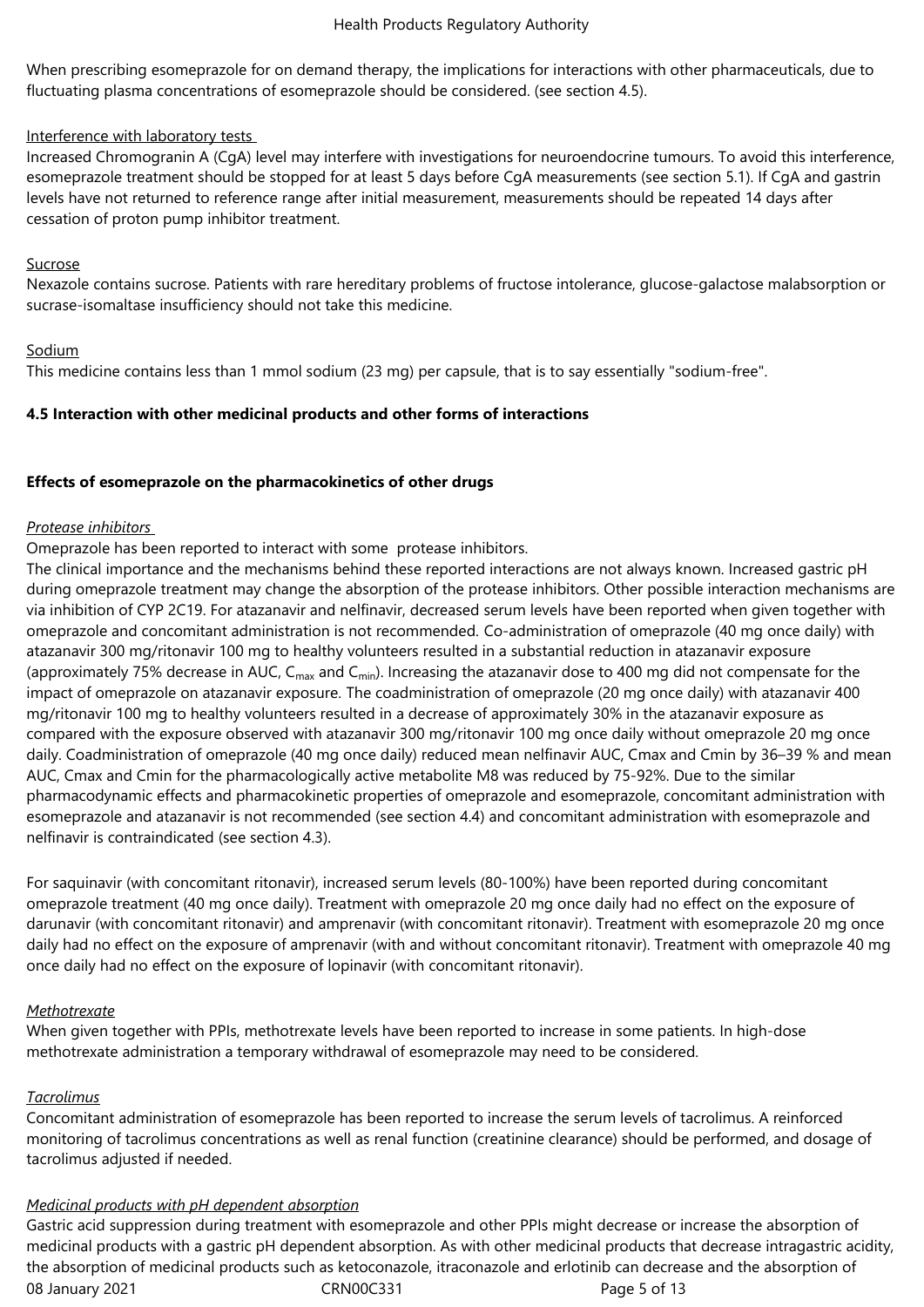digoxin can increase during treatment with esomeprazole. Concomitant treatment with omeprazole (20 mg daily) and digoxin in healthy subjects increased the bioavailability of digoxin by 10% (up to 30% in two out of ten subjects). Digoxin toxicity has been rarely reported. However, caution should be exercised when esomeprazole is given at high doses in elderly patients. Therapeutic drug monitoring of digoxin should then be reinforced.

## *Medicinal products metabolised by CYP2C19*

Esomeprazole inhibits CYP2C19, the major esomeprazole metabolising enzyme. Thus, when esomeprazole is combined with drug substances metabolised by CYP2C19, such as diazepam, citalopram, imipramine, clomipramine, phenytoin etc., the plasma concentrations of these drug substances may be increased and a dose reduction could be needed. This should be considered especially when prescribing esomeprazole for on demand therapy.

#### *Diazepam*

Concomitant administration of 30 mg esomeprazole resulted in a 45% decrease in clearance of the CYP2C19 substrate diazepam.

## *Phenytoin*

Concomitant administration of 40 mg esomeprazole resulted in a 13% increase in trough plasma levels of phenytoin in epileptic patients. It is recommended to monitor the plasma concentrations of phenytoin when treatment with esomeprazole is introduced or withdrawn.

## *Voriconazole*

Omeprazole (40 mg once daily) increased voriconazole (a CYP2C19 substrate) C $_{\sf max}$  and AUC $_{\sf t}$  by 15% and 41%, respectively.

## *Cilostazol*

Omeprazole as well as esomeprazole act as inhibitors of CYP2C19. Omeprazole, given in doses of 40 mg to healthy subjects in a cross-over study, increased Cmax and AUC for cilostazol by 18% and 26% respectively, and one of its active metabolites by 29% and 69% respectively.

#### *Cisapride*

In healthy volunteers, concomitant administration of 40 mg esomeprazole resulted in a 32% increase in area under the plasma concentration-time curve (AUC) and a 31% prolongation of elimination half-life (t½) but no significant increase in peak plasma levels of cisapride. The slightly prolonged QTc interval observed after administration of cisapride alone, was not further prolonged when cisapride was given in combination with esomeprazole (see also section 4.4).

#### *Warfarin*

Concomitant administration of 40 mg esomeprazole to warfarin-treated patients in a clinical trial showed that coagulation times were within the accepted range. However, post-marketing, a few isolated cases of elevated INR of clinical significance have been reported during concomitant treatment. Monitoring is recommended when initiating and ending concomitant esomeprazole treatment during treatment with warfarin or other coumarine derivatives.

## *Clopidogrel*

Results from studies in healthy subjects have shown a pharmacokinetic (PK)/ pharmacodynamic (PD) interaction between clopidogrel (300 mg loading dose/75 mg daily maintenance dose) and esomeprazole (40 mg p.o.daily) resulting in decreased exposure to the active metabolite of clopidogrel by an average of 40% and resulting in decreased maximum inhibition of (ADP induced) platelet aggregation by an average of 14%.

When clopidogrel was given together with a fixed dose combination of esomeprazole 20 mg + ASA 81 mg compared to clopidogrel alone in a study in healthy subjects there was a decreased exposure by almost 40% of the active metabolite of clopidogrel. However, the maximum levels of inhibition of (ADP induced) platelet aggregation in these subjects were the same in the clopidogrel and the clopidogrel + the combined (esomeprazole + ASA) product groups.

Inconsistent data on the clinical implications of a PK/PD interaction of esomeprazole in terms of major cardiovascular events have been reported from both observational and clinical studies. As a precaution concomitant use of clopidogrel should be discouraged.

## **Investigated medicinal products with no clinically relevant interaction**

08 January 2021 CRN00C331 Page 6 of 13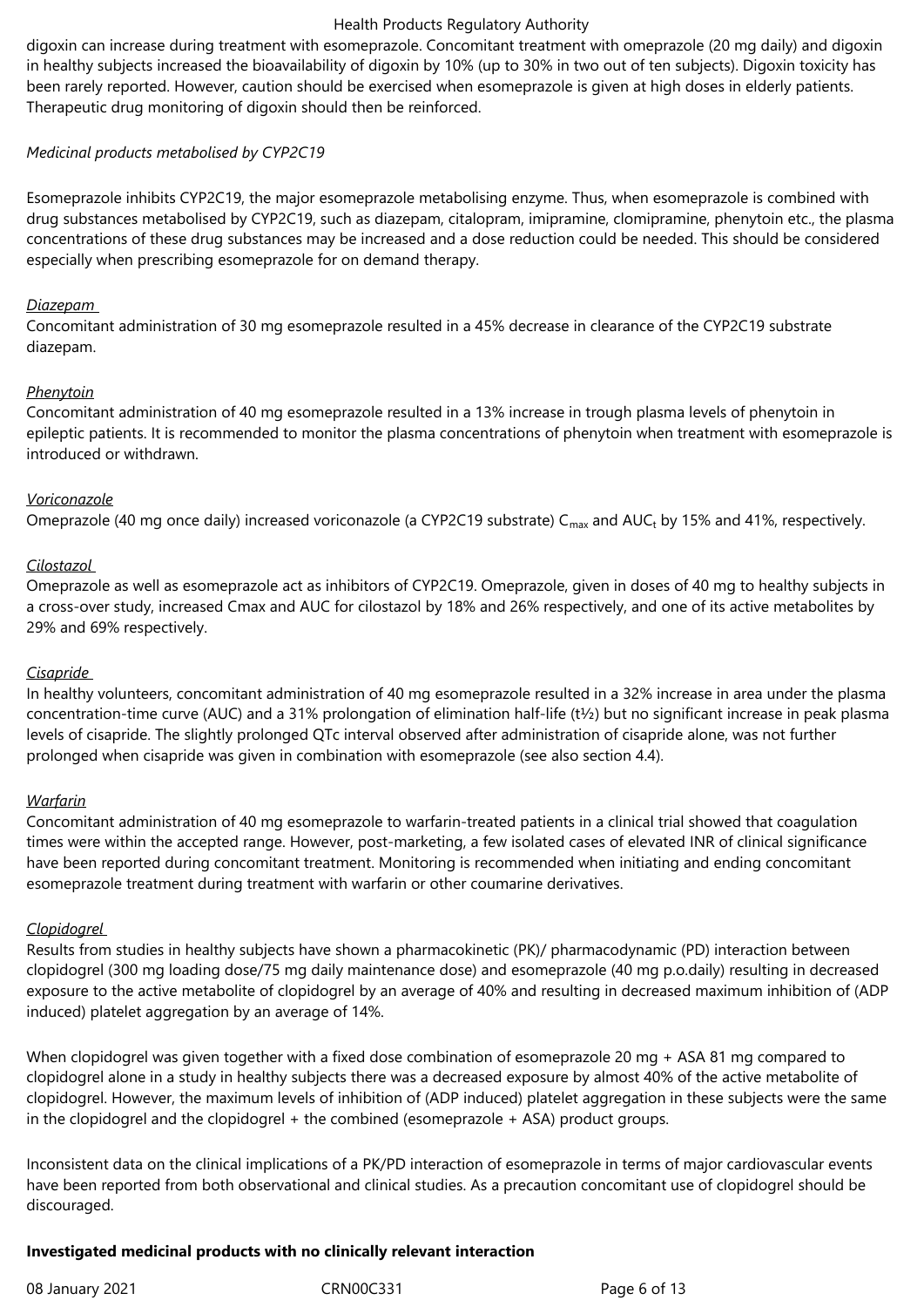## *Amoxicillin and quinidine*

Esomeprazole has been shown to have no clinically relevant effects on the pharmacokinetics of amoxicillin, quinidine.

#### *Naproxen or rofecoxib*

Studies evaluating concomitant administration of esomeprazole and either naproxen or rofecoxib did not identify any clinically relevant pharmacokinetic interactions during short-term studies.

## **Effects of other medicinal products on the pharmacokinetics of esomeprazole**

## *Medicinal products which inhibit CYP2C19 and/or CYP3A4*

Esomeprazole is metabolised by CYP2C19 and CYP3A4. Concomitant administration of esomeprazole and a CYP3A4 inhibitor, clarithromycin (500 mg b.i.d.), resulted in a doubling of the exposure (AUC) to esomeprazole. Concomitant administration of esomeprazole and a combined inhibitor of CYP2C19 and CYP 3A4 may result in more than doubling of the esomeprazole exposure. The CYP2C19 and CYP3A4 inhibitor voriconazole increased omeprazole AUC<sub>t</sub> by 280%. A dose adjustment of esomeprazole is not regularly required in either of these situations. However, dose adjustment should be considered in patients with severe hepatic impairment and if long-term treatment is indicated.

## *Medicinal products which induce CYP2C19 and/or CYP3A4*

Drugs known to induce CYP2C19 or CYP3A4 or both (such as rifampicin and St. John's wort) may lead to decreased esomeprazole serum levels by increasing the esomeprazole metabolism.

#### *Paediatric population*

Interaction studies have only been performed in adults.

## **4.6 Fertility, pregnancy and lactation**

#### **Pregnancy**

Clinical data on exposed pregnancies with Nexazole are insufficient. With the racemic mixture, omeprazole, data on a larger number of exposed pregnancies from epidemiological studies indicate no malformative nor foetotoxic effect. Animal studies with esomeprazole do not indicate direct or indirect harmful effects with respect to embryonal/fetal development. Animal studies with the racemic mixture do not indicate direct or indirect harmful effects with respect to pregnancy, parturition or postnatal development. Caution should be exercised when prescribing to pregnant women.

A moderate amount of data on pregnant women (between 300-1000 pregnancy outcomes) indicates no malformative or foeto/neonatal toxicity of esomeprazole.

Animal studies do not indicate direct or indirect harmful effects with respect to reproductive toxicity (see section 5.3).

#### Breast-feeding

It is not known whether esomeprazole is excreted in human breast milk. There is insufficient information on the effects of esomeprazole in newborns/infants. Esomeprazole should not be used during breast-feeding.

#### Fertility

Animal studies with the racemic mixture omeprazole, given by oral administration do not indicate effects with respect to fertility.

#### **4.7 Effects on ability to drive and use machines**

Esomeprazole has minor influence on the ability to drive or use machines. Adverse reactions such as dizziness (uncommon) and blurred vision (rare) has been reported (see section 4.8). If affected patients should not drive or use machines.

#### **4.8 Undesirable effects**

Summary of the safety profile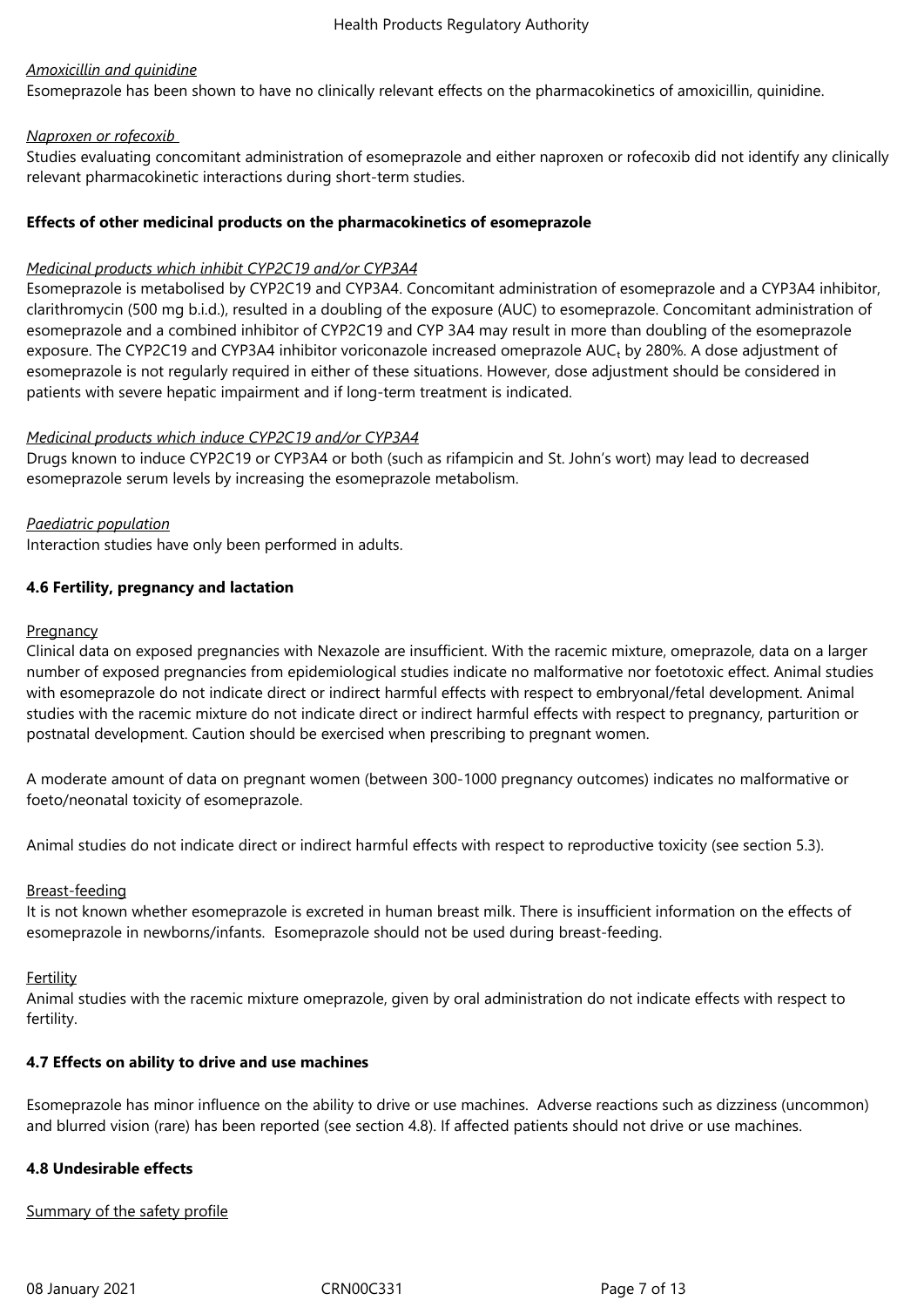Headache, abdominal pain, diarrhoea and nausea are among those adverse reactions that have been most commonly reported in clinical trials (and also from post-marketing use). In addition, the safety profile is similar for different formulations, treatment indications, age groups and patient populations. No dose-related adverse reactions have been identified.

## Tabulated list of adverse reactions

The following adverse drug reactions have been identified or suspected in the clinical trials programme for esomeprazole and post-marketing. None was found to be dose-related.

The reactions are classified according to frequency:

- Very common (≥1/10)
- Common (≥1/100 to <1/10)
- Uncommon (≥1/1,000 to <1/100)
- Rare (≥1/10,000 to <1/1,000)
- Very rare (<1/10,000)
- Not known (cannot be estimated from the available data)

| <b>System Organ Class</b>                             | <b>Frequency</b>              | <b>Undesirable Effect</b>                                  |  |
|-------------------------------------------------------|-------------------------------|------------------------------------------------------------|--|
| Blood and lymphatic system disorders                  | Rare                          | Leukopenia, thrombocytopenia                               |  |
|                                                       | Very rare                     | Agranulocytosis, pancytopenia                              |  |
| Immune system disorders                               | Rare                          | Hypersensitivity reactions e.g. fever, angioedema and      |  |
|                                                       |                               | anaphylactic reaction/shock                                |  |
| Metabolism and nutrition disorders                    | Uncommon                      | Peripheral oedema                                          |  |
|                                                       | Rare                          | Hyponatraemia                                              |  |
|                                                       | Not known                     | Hypomagnesaemia (see section 4.4); severe                  |  |
|                                                       |                               | hypomagnesaemia can correlate with hypocalcaemia.          |  |
|                                                       |                               | Hypomagnesaemia may also be associated with                |  |
|                                                       |                               | hypokalaemia.                                              |  |
| Psychiatric disorders                                 | Uncommon                      | Insomnia                                                   |  |
|                                                       | Rare                          | Agitation, confusion, depression                           |  |
|                                                       | Very rare                     | Aggression, hallucinations                                 |  |
| Nervous system disorders                              | Common                        | Headache                                                   |  |
|                                                       | Uncommon                      | Dizziness, paraesthesia, somnolence                        |  |
|                                                       | Rare                          | Taste disturbance                                          |  |
| Eye disorders                                         | <b>Blurred vision</b><br>Rare |                                                            |  |
| Ear and labyrinth disorders                           | Uncommon                      | Vertigo                                                    |  |
| Respiratory, thoracic and mediastinal disorders       | Rare                          | Bronchospasm                                               |  |
| Gastrointestinal disorders                            | Common                        | Abdominal pain, constipation, diarrhoea, flatulence,       |  |
|                                                       |                               | nausea/vomiting, fundic gland polyps (benign)              |  |
|                                                       | Uncommon                      | Dry mouth                                                  |  |
|                                                       | Rare                          | Stomatitis, gastrointestinal candidiasis                   |  |
|                                                       | Not known                     | Microscopic colitis                                        |  |
| Hepatobiliary disorders                               | Uncommon                      | Increased liver enzymes                                    |  |
|                                                       | Rare                          | Hepatitis with or without jaundice                         |  |
|                                                       | Very rare                     | Hepatic failure, encephalopathy in patients with           |  |
|                                                       |                               | pre-existing liver disease                                 |  |
| Skin and subcutaneous tissue disorders                | Uncommon                      | Dermatitis, pruritus, rash, urticaria                      |  |
|                                                       | Rare                          | Alopecia, photosensitivity                                 |  |
|                                                       | Very rare                     | Erythema multiforme, Stevens-Johnson syndrome, toxic       |  |
|                                                       |                               | epidermal necrolysis (TEN)                                 |  |
|                                                       | Not known                     | Subacute cutaneous lupus erythematosus (see section 4.4)   |  |
| Musculoskeletal and connective tissue disorders       | Uncommon                      | Fracture of the hip, wrist or spine (see section 4.4)      |  |
|                                                       | Rare                          | Arthralgia, myalgia                                        |  |
|                                                       | Very rare                     | Muscular weakness                                          |  |
| Renal and urinary disorders                           | Very rare                     | Interstitial nephritis; in some patients renal failure has |  |
|                                                       |                               | been reported concomitantly.                               |  |
| Reproductive system and breast disorders<br>Very rare |                               | Gynaecomastia                                              |  |
| 08 January 2021<br>CRN00C331                          |                               | Page 8 of 13                                               |  |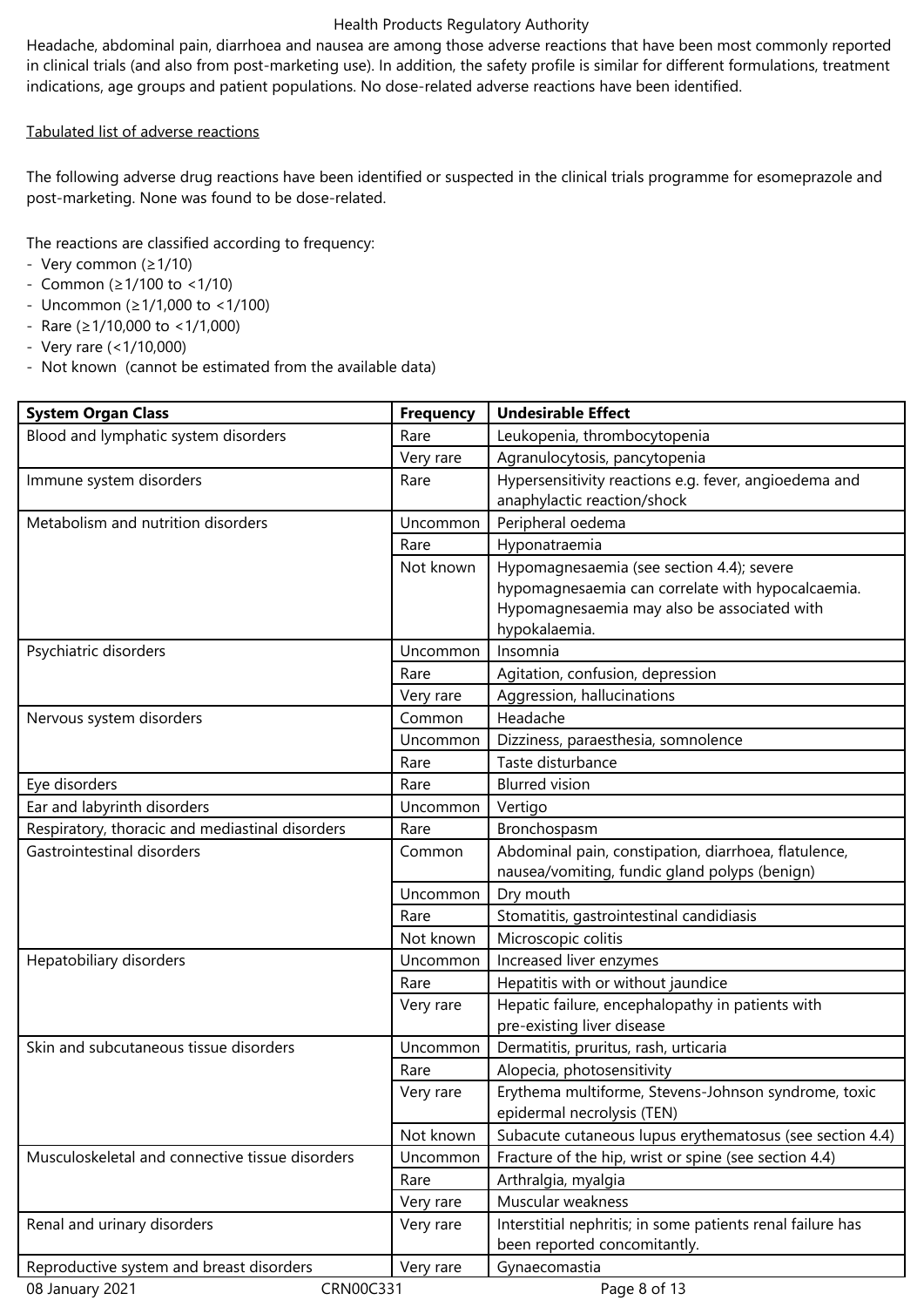#### **Reporting of suspected adverse reactions**

Reporting suspected adverse reactions after authorisation of the medicinal product is important. It allows continued monitoring of the benefit/risk balance of the medicinal product. Healthcare professionals are asked to report any suspected adverse reactions via HPRA Pharmacovigilance Website: www.hpra.ie.

## **4.9 Overdose**

There is very limited experience to date with deliberate [overdose. The](http://www.hpra.ie/) symptoms described in connection with 280 mg were gastrointestinal symptoms and weakness. Single doses of 80 mg esomeprazole were uneventful.

No specific antidote is known. Esomeprazole is extensively plasma protein bound and is therefore not readily dialyzable. As in any case of overdose, treatment should be symptomatic and general supportive measures should be utilised.

## **5 PHARMACOLOGICAL PROPERTIES**

## **5.1 Pharmacodynamic properties**

Pharmacotherapeutic group: Drugs for acid related disorders, proton pump inhibitors, ATC code: A02BC05.

Esomeprazole is the S-isomer of omeprazole and reduces gastric acid secretion through a specific targeted mechanism of action. It is a specific inhibitor of the acid pump in the parietal cell. Both the R- and S-isomer of omeprazole have similar pharmacodynamic activity.

## **Mechanism of action**

Esomeprazole is a weak base and is concentrated and converted to the active form in the highly acidic environment of the secretory canaliculi of the parietal cell, where it inhibits the enzyme H<sup>+</sup>K<sup>+</sup>-ATPase – the acid pump and inhibits both basal and stimulated acid secretion.

#### Pharmacodynamic effects

After oral dosing with esomeprazole 20 mg and 40 mg the onset of effect occurs within one hour. After repeated administration with 20 mg esomeprazole once daily for five days, mean peak acid output after pentagastrin stimulation is decreased 90% when measured 6-7 hours after dosing on day five.

After five days of oral dosing with 20 mg and 40 mg of esomeprazole, intragastric pH above 4 was maintained for a mean time of 13 hours and 17 hours, respectively over 24 hours in symptomatic GERD patients. The proportion of patients maintaining an intragastric pH above 4 for at least 8, 12 and 16 hours respectively were for esomeprazole 20 mg 76%, 54% and 24%. Corresponding proportions for esomeprazole 40 mg were 97%, 92% and 56%.

Using AUC as a surrogate parameter for plasma concentration, a relationship between inhibition of acid secretion and exposure has been shown.

Healing of reflux esophagitis with esomeprazole 40 mg occurs in approximately 78% of patients after four weeks, and in 93% after eight weeks.

One week treatment with esomeprazole 20 mg b.i.d. and appropriate antibiotics, results in successful eradication of *H. pylori* in approximately 90% of patients.

After eradication treatment for one week there is no need for subsequent monotherapy with antisecretory active substances for effective ulcer healing and symptom resolution in uncomplicated duodenal ulcers.

In a randomized, double blind, placebo-controlled clinical study, patients with endoscopically confirmed peptic ulcer bleeding characterised as Forrest Ia, Ib, IIa or IIb (9%, 43%, 38% and 10 % respectively) were randomized to receive esomeprazole solution for infusion (n=375) or placebo (n=389). Following endoscopic hemostasis, patients received either 80 mg esomeprazole as an intravenous infusion over 30 minutes followed by a continuous infusion of 8 mg per hour or placebo for 72 hours. After the initial 72 hour period, all patients received open-label 40 mg oral esomeprazole for 27 days for acid

08 January 2021 CRN00C331 Page 9 of 13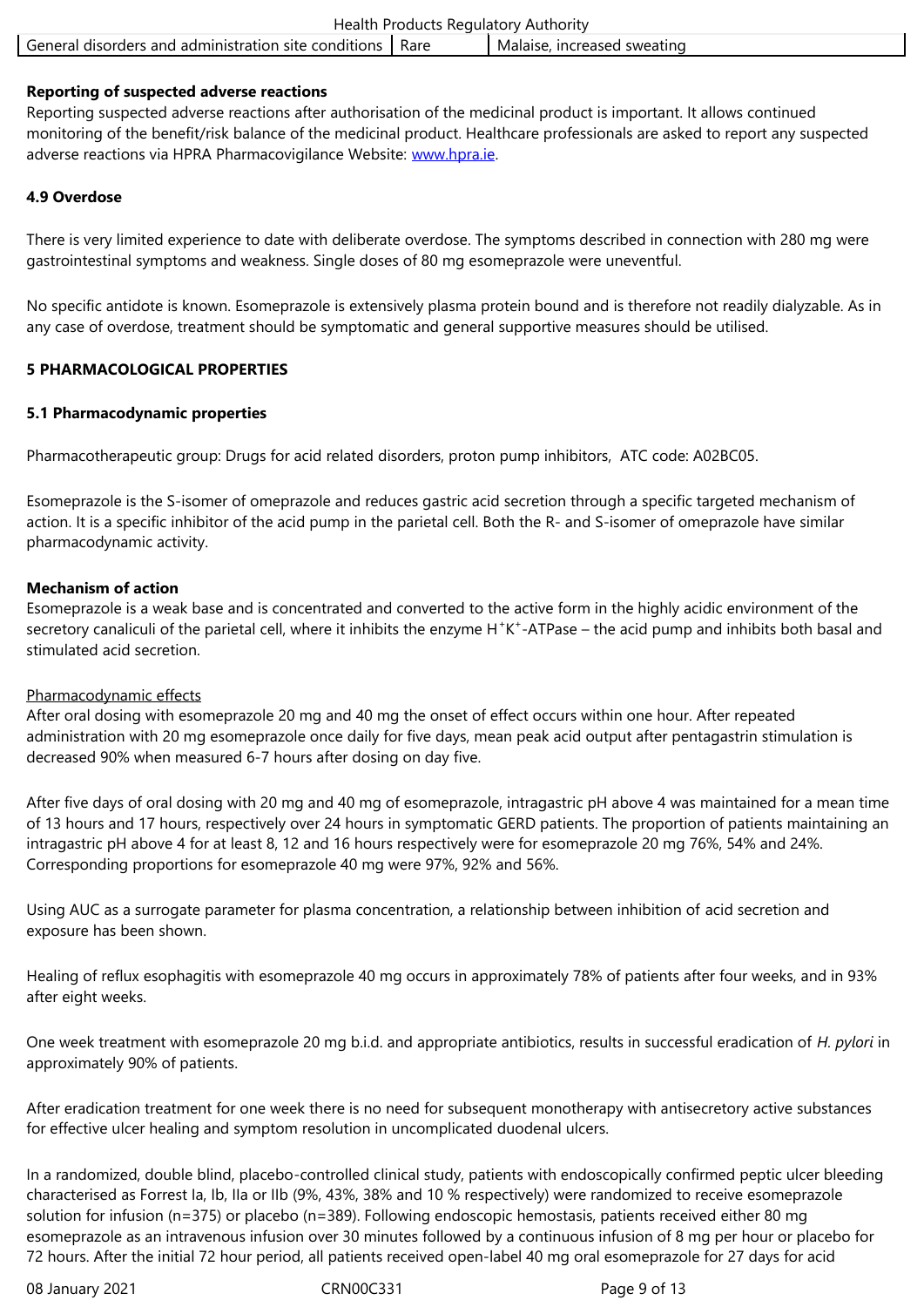suppression The occurrence of rebleeding within 3 days was 5.9% in the esomeprazole treated group compared to 10.3% for the placebo group. At 30 days post-treatment, the occurrence of rebleeding in the esomeprazole treated versus the placebo treated group 7.7% vs 13.6%.

During treatment with antisecretory medicinal products, serum gastrin increases in response to the decreased acid secretion. CgA increases due to decreased gastric acidity. The increased CgA level may interfere with investigations for neuroendocrine tumours. Available published evidence suggests that proton pump inhibitors should be discontinued between 5 days and 2 weeks prior to CgA measurements. This is to allow CgA levels that might be spuriously elevated following PPI treatment to return to reference range.

An increased number of ECL cells (enterochromaffin-like cells) possibly related to the increased serum gastrin levels, have been observed in both children and adults during long term treatment with esomeprazole. The findings are considered to be of no clinical significance.

During long-term treatment with antisecretory active substances gastric glandular cysts have been reported to occur at a somewhat increased frequency. These changes are a physiological consequence of pronounced inhibition of acid secretion, are benign and appear to be reversible.

Decreased gastric acidity due to any means including proton pump inhibitors, increases gastric counts of bacteria normally present in the gastrointestinal tract. Treatment with proton pump inhibitors may lead to slightly increased risk of gastrointestinal infections such as *Salmonella* and *Campylobacter* and, in hospitalised patients, possibly also *Clostridium difficile*.

#### Clinical efficacy

In two studies with ranitidine as an active comparator, esomeprazole showed better effect in healing of gastric ulcers in patients using NSAIDs, including COX-2 selective NSAIDs.

In two studies with placebo as comparator, esomeprazole showed better effect in the prevention of gastric and duodenal ulcers in patients using NSAIDs (aged >60 and/or with previous ulcer), including COX-2 selective NSAIDs.

#### Paediatric population

In a study in paediatric GERD patients (<1 to 17 years of age) receiving long-term PPI treatment, 61% of the children developed minor degrees of ECL cell hyperplasia with no known clinical significance and with no development of atrophic gastritis or carcinoid tumours.

#### **5.2 Pharmacokinetic properties**

#### Absorption

Esomeprazole is acid labile and is administered orally as enteric-coated granules. *In vivo* conversion to the R-isomer is negligible. Absorption of esomeprazole is rapid, with peak plasma levels occurring approximately 1-2 hours after dose. The absolute bioavailability is 64% after a single dose of 40 mg and increases to 89% after repeated once-daily administration. For 20 mg esomeprazole the corresponding values are 50% and 68% respectively.

Food intake both delays and decreases the absorption of esomeprazole although this has no significant influence on the effect of esomeprazole on intragastric acidity.

#### Distribution

The apparent volume of distribution at steady state in healthy subjects is approximately 0.22 l/kg body weight. Esomeprazole is 97% plasma protein bound.

#### Biotransformation

Esomeprazole is completely metabolised by the cytochrome P450 system (CYP). The major part of the metabolism of esomeprazole is dependent on the polymorphic CYP2C19, responsible for the formation of the hydroxy- and desmethyl metabolites of esomeprazole. The remaining part is dependent on another specific isoform, CYP3A4, responsible for the formation of esomeprazole sulphone, the main metabolite in plasma.

## Elimination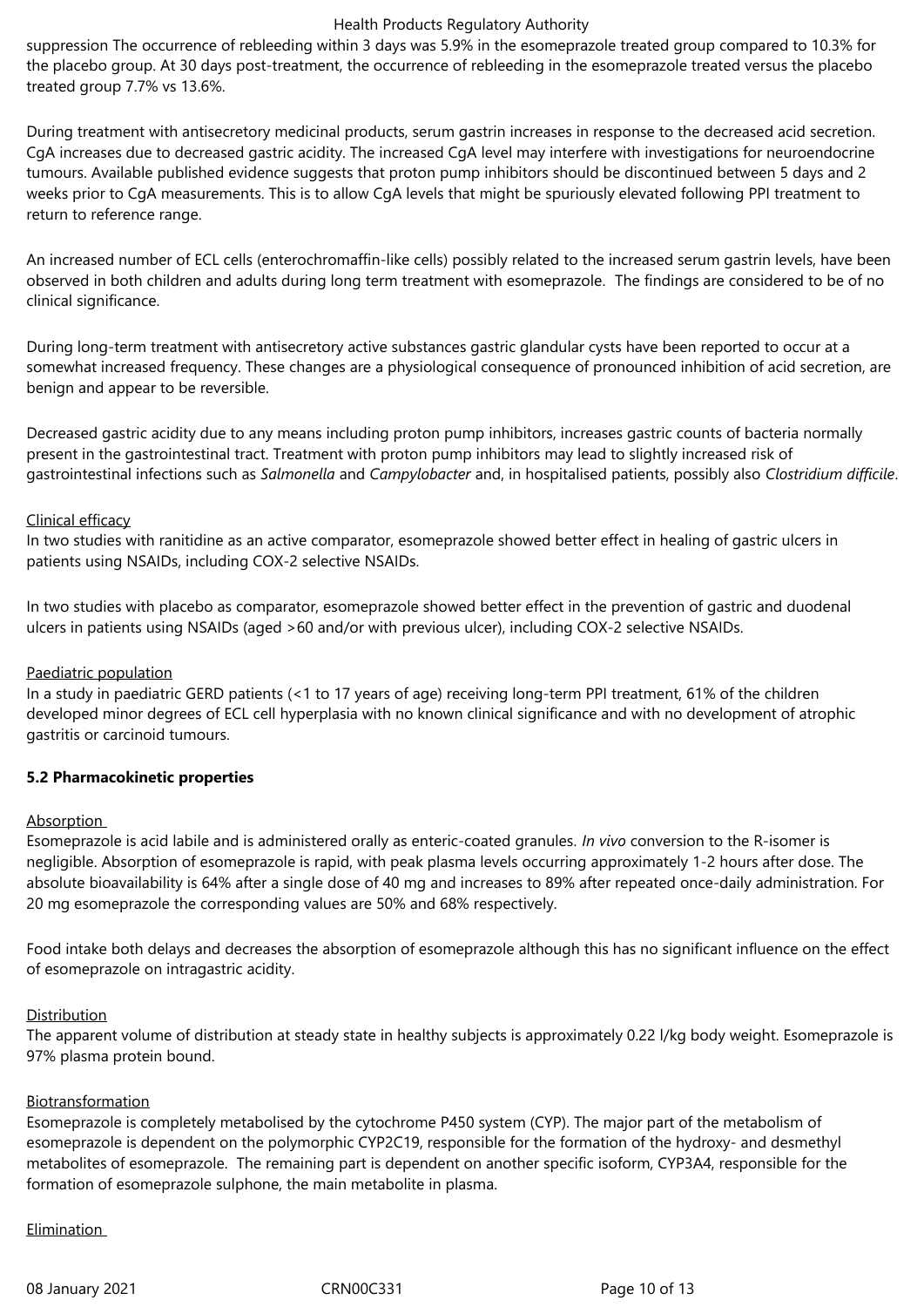The parameters below reflect mainly the pharmacokinetics in individuals with a functional CYP2C19 enzyme, extensive metabolisers.

Total plasma clearance is about 17 L/h after a single dose and about 9 L/h after repeated administration. The plasma elimination half-life is about 1.3 hours after repeated once-daily dosing. Esomeprazole is completely eliminated from plasma between doses with no tendency for accumulation during once-daily administration.

The major metabolites of esomeprazole have no effect on gastric acid secretion. Almost 80% of an oral dose of esomeprazole is excreted as metabolites in the urine, the remainder in the faeces. Less than 1% of the parent compound is found in urine.

#### Linearity/non-linearity

The pharmacokinetics of esomeprazole has been studied in doses up to 40 mg b.i.d. The area under the plasma concentration-time curve increases with repeated administration of esomeprazole. This increase is dose-dependent and results in a more than dose proportional increase in AUC after repeated administration. This time- and dose-dependency is due to a decrease of first pass metabolism and systemic clearance probably caused by an inhibition of the CYP2C19 enzyme by esomeprazole and/or its sulphone metabolite.

#### Special patient populations

#### *Poor metabolisers*

Approximately 2.9±1.5% of the population lack a functional CYP2C19 enzyme and are called poor metabolisers. In these individuals the metabolism of esomeprazole is probably mainly catalysed by CYP3A4. After repeated once-daily administration of 40 mg esomeprazole, the mean area under the plasma concentration-time curve was approximately 100% higher in poor metabolisers than in subjects having a functional CYP2C19 enzyme (extensive metabolisers). Mean peak plasma concentrations were increased by about 60%. These findings have no implications for the posology of esomeprazole.

#### *Gender*

Following a single dose of 40 mg esomeprazole the mean area under the plasma concentration-time curve is approximately 30% higher in females than in males. No gender difference is seen after repeated once-daily administration. These findings have no implications for the posology of esomeprazole.

#### Hepatic impairment

The metabolism of esomeprazole in patients with mild to moderate liver dysfunction may be impaired. The metabolic rate is decreased in patients with severe liver dysfunction resulting in a doubling of the area under the plasma concentration-time curve of esomeprazole. Therefore, a maximum of 20 mg should not be exceeded in patients with severe dysfunction.

Esomeprazole or its major metabolites do not show any tendency to accumulate with once-daily dosing.

#### Renal impairment

No studies have been performed in patients with decreased renal function. Since the kidney is responsible for the excretion of the metabolites of esomeprazole but not for the elimination of the parent compound, the metabolism of esomeprazole is not expected to be changed in patients with impaired renal function.

#### *Elderly*

The metabolism of esomeprazole is not significantly changed in elderly subjects (71-80 years of age).

#### Paediatric population

#### **Adolescents 12-18 years:**

Following repeated dose administration of 20 mg and 40 mg esomeprazole, the total exposure (AUC) and the time to reach maximum plasma concentration ( $t_{max}$ ) in 12 to18 year-olds was similar to that in adults for both esomeprazole doses.

#### **5.3 Preclinical safety data**

Non-clinical data reveal no special hazard for humans based on conventional studies of safety pharmacology, repeated dose toxicity, genotoxicity, carcinogenic potential, toxicity to reproduction, and development. Adverse reactions not observed in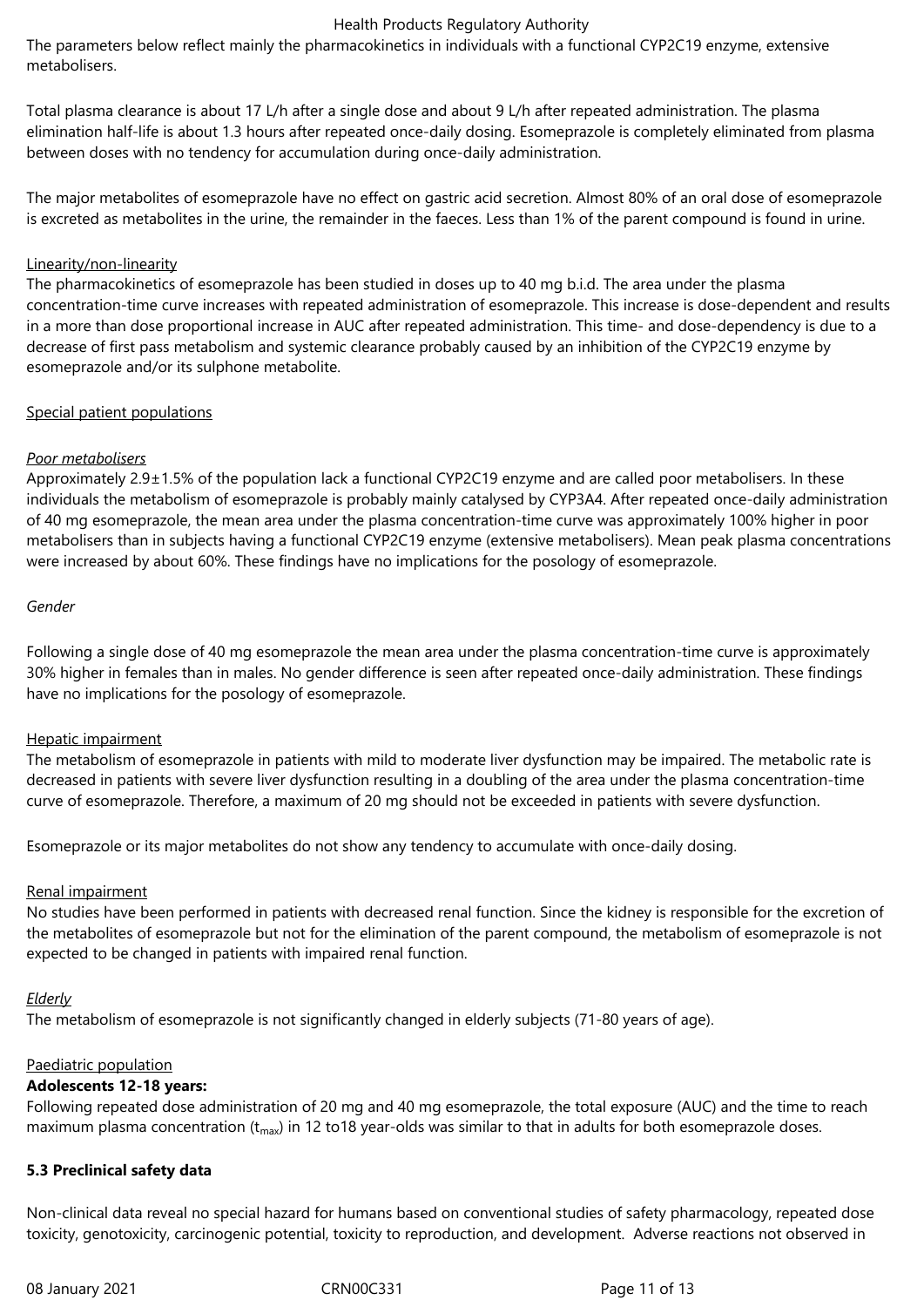clinical studies, but seen in animals at exposure levels similar to clinical exposure levels and with possible relevance to clinical use were as follows:

Carcinogenicity studies in the rat with the racemic mixture have shown gastric ECL-cell hyperplasia and carcinoids. These gastric effects in the rat are the result of sustained, pronounced hypergastrinaemia secondary to reduced production of gastric acid and are observed after long-term treatment in the rat with inhibitors of gastric acid secretion.

#### **6 PHARMACEUTICAL PARTICULARS**

## **6.1 List of excipients**

Capsule core (pellets): Sucrose Maize starch Povidone K30 Sodium laurilsulfate Poly(vinyl alcohol) Titanium dioxide (E171) Macrogol 3000 Macrogol 6000 Talc Heavy magnesium carbonate Methacrylic acid – ethyl acrylate copolymer (1:1), dispersion 30% Polysorbate 80

Capsule shell: Gelatin Titanium dioxide (E171) Red iron oxide (E172)

## **6.2 Incompatibilities**

Not applicable.

#### **6.3 Shelf life**

2 years.

## **6.4 Special precautions for storage**

*Blister pack consisting of OPA/Alu/PE + DES film/Alu + PE foil* Store in the original package in order to protect from moisture.

*Blister pack consisting of OPA/Alu/PVC/Alu foil* Do not store above 30°C. Store in the original package in order to protect from moisture.

*HDPE tablet container* Keep the container tightly closed in order to protect from moisture.

## **6.5 Nature and contents of container**

Blister pack (OPA/Alu/PE + DES film/Alu + PE foil): 7, 14, 15, 28, 30, 50, 56, 60, 90, 98 and 100 hard gastro-resistant capsules, in a box.

Blister pack (OPA/Alu/PVC/Alu foil): 7, 14, 15, 28, 30, 50, 56, 60, 90, 98 and 100 hard gastro-resistant capsules, in a box.

HDPE tablet container with PP closure with desiccant: 98 hard gastro-resistant capsules, and a desiccant capsule, in a box. Do not eat the desiccant capsule provided in the container.

08 January 2021 CRN00C331 Page 12 of 13